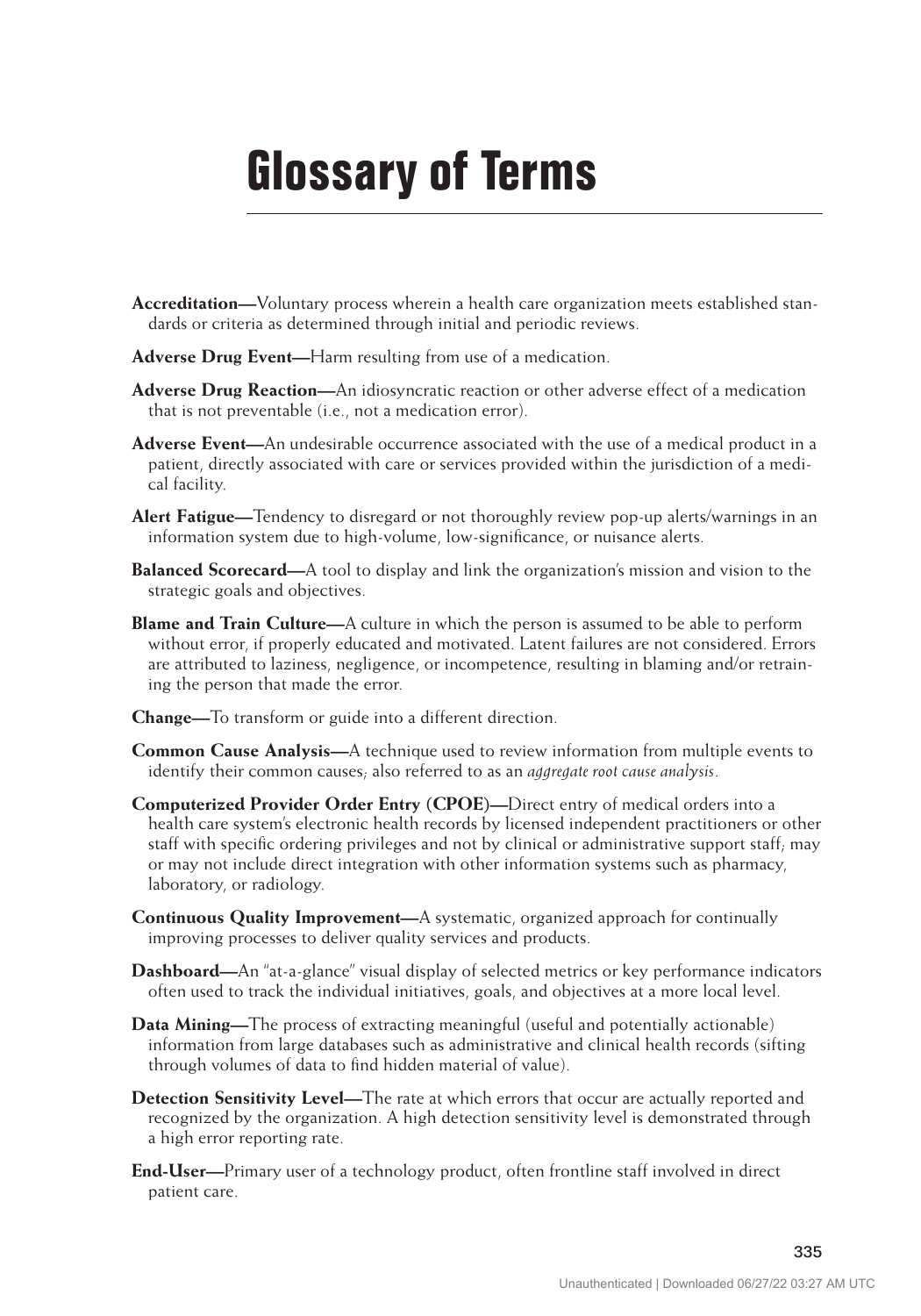- **Error Trap—**Component of failure mode and effects analysis that seeks to prevent error through mechanisms aimed at detecting the error; elimination of alternatives or choices that may lead to error or potential mix-up/confusion; preventing actions that would result in or contribute to the error; and/or minimizing error consequence should it occur.
- **Failure Mode and Effects Analysis—**Problem-solving tool used to analyze a process or system to identify possible modes of failure, and potential consequences of those failures.
- **Focused Standards Assessment (FSA)—**The Joint Commission online tool for subscribers; annual process of performing a gap analysis between practice in your organization and regulatory requirements and correcting deficiencies by developing and completing actions plans with measures of success when indicated.
- **FOCUS-PDCA Cycle—**A nine-step process (Find-Organize-Clarify-Understand-Select-Plan-Do-Check-Act) that emphasizes work teams, data-driven analysis, careful planning, organized implementation, and measurement of results.
- **Food and Drug Administration MedWatch—**The Food and Drug Administration safety information and adverse event reporting program.
- **Forcing Function—**A design feature that, when employed by the user, will automatically guide the proper use of a device or process to prevent error.
- **Gap Analysis—**A process tool to evaluate and compare differences between two items; often used to compare actual performance with desired performance and to identify action steps needed to achieve the desired state.
- **Global Trigger Tool—**A tool developed by the Institute for Healthcare Improvement that assists with identification of adverse events. This tool's methodology allows for the identification of various "triggers" when reviewing charts in order to determine the presence of adverse events. Examples of triggers include an abnormal lab result, a stop order, or administration of an antidote.
- **Handoff—**The process of transferring responsibility for care; the interactive transfer of information, allowing for questioning between the giver and receiver(s).
- **High Reliability Organization—**A complex organization with high risk for catastrophic error, with a very successful track record of maintaining a high level of safety over a long period of time.
- **High-Alert or High-Risk Medications—**High-alert or high-risk medications have a greater capacity to cause significant patient harm if used incorrectly.
- **Hindsight Bias—**The tendency for those evaluating an error to overestimate what they would have known, and what others should have known at the time of the error.
- **Human Error—**The failure of planned actions to achieve their desired ends, without the intervention of some unforeseeable event. Human errors can be further divided into slips, lapses, and mistakes.
- **Human Factors—**"The scientific discipline concerned with the understanding of interactions among humans and other elements of a system, and the profession that applies theory, principles, data, and methods to design in order to optimize human well-being and overall system performance."
- **Inattentional Blindness—**The person performing a task fails to see what should have been plainly visible and, later, he or she cannot explain the lapse.
- **Just Culture—**A culture that recognizes the contribution of systems in error along with a focus on behavioral choices and accountability. Just Culture distinguishes between acceptable and unacceptable behavior, between unsafe acts and the blatant disregard of safety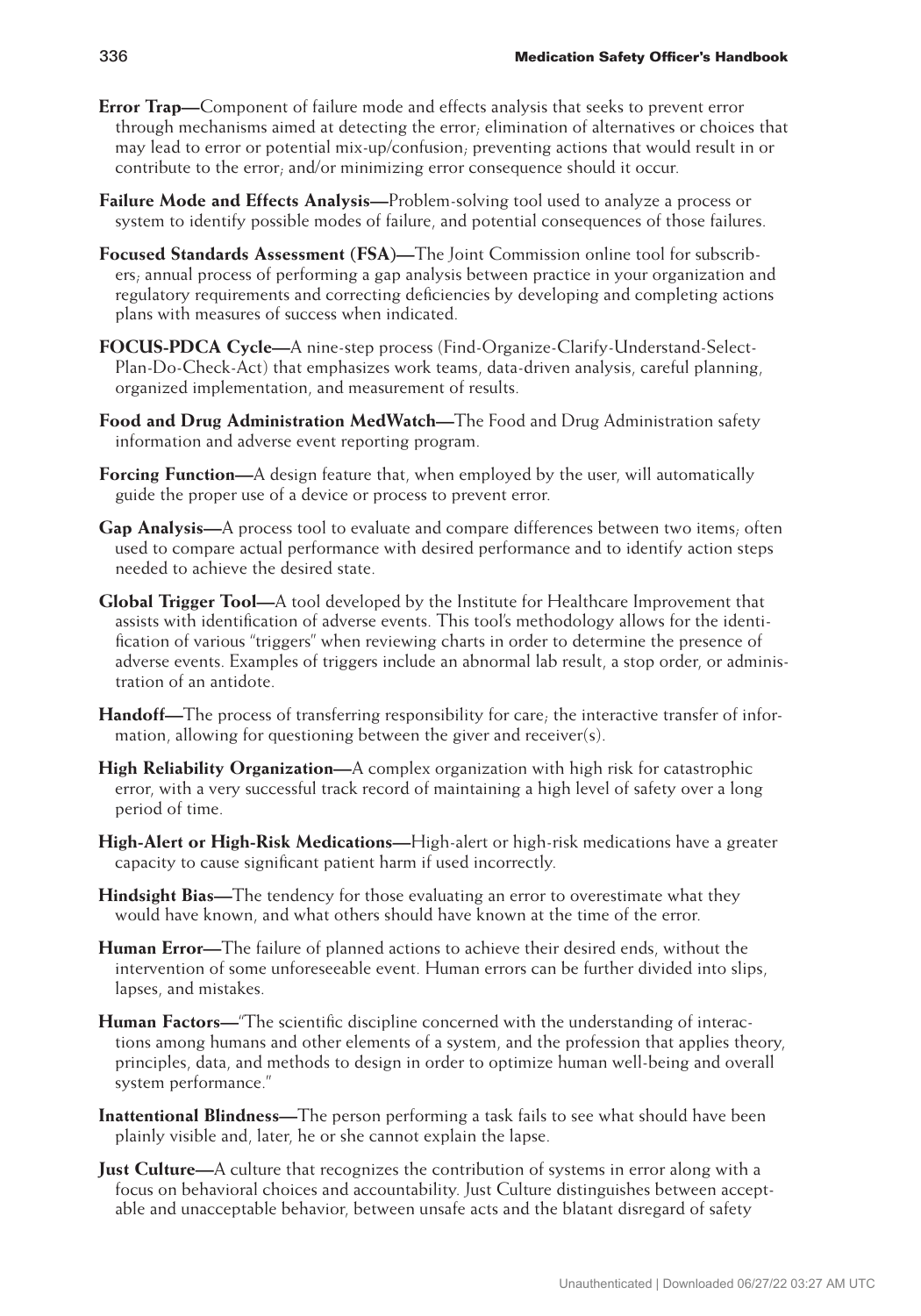## **Glossary of Terms** 337

procedures with which most peers would comply. Just Culture is one component of an overarching safety culture.

- **Look-Alike/Sound-Alike Medications—**Similar medication names, either written or spoken, which may lead to potentially harmful medication errors when they are confused with each other.
- **Meaningful Use—**Term used to describe a component of the 2009 American Recovery and Reinvestment Act that provides governmental monetary incentives for health care organizations that implement specific levels and elements of an electronic health record and various health care technologies.
- **Medication—**According to The Joint Commission, any prescription medications, sample medications, herbal remedies, vitamins, nutraceuticals, vaccines, or over-the-counter drugs; diagnostic and contrast agents used on or administered to persons to diagnose, treat, or prevent disease or other abnormal conditions; radioactive medications, respiratory therapy treatments, parenteral nutrition, blood derivatives, and intravenous solutions (plain, with electrolytes and/or drugs); and any product designated by the Food and Drug Administration (FDA) as a drug. This definition of medication does not include enteral nutrition solutions (which are considered food products), oxygen, and other medical gases.
- **Medication Error—**An error occurring in any step of the medication-use process; any preventable event that may result in incorrect medication use or patient harm.
- **Mistake/Error-Proofing—**Implementation of fail-safe mechanisms to prevent errors from occurring with a process; for example, an ATM that gives the debit card back before the cash so that the card is not forgotten.
- **National Coordinating Council for Medication Error Reporting and Prevention (NCC MERP)—**This is an independent body of 27 national organizations (e.g., The Joint Commission, American Hospital Association) whose mission is to maximize the safe use of medications and to increase awareness of medication errors through open communication, increased reporting, and promotion of medication error prevention strategies.
- **Near Miss—**An error process that is stopped or interrupted either by chance or through a check-and-balance in the medication-use process, such as recognition of the problem and intervention by an experienced practitioner. Other similar terms include *close call* and *good catch*.
- **Non-Punitive—**An approach that uses positive feedback to individuals who report errors (including self-reports) rather than punishment when an error is detected and contributes to a culture where open communication about errors is encouraged.
- **Override—**A function related to patient-profiled automated dispensing cabinets (ADC) that allows the user  $(e.g.,$  nurse) to have access to a medication prior to verification by a pharmacist.
- **Patient Safety Organizations—**Entities registered with and listed with the Agency for Healthcare Research and Quality under the Patient Safety Act and Patient Safety Rule, which provide confidentiality and privilege protections for patient safety work product.
- **PDCA Cycle—**A quality improvement methodology involving Plan-Do-Check-Act steps for planning, implementing, evaluating, and changing a process or system.
- **Regulation—**A government-imposed requirement for which compliance is mandatory.
- **Requirement for Improvement (RFI)—**Citation for a standard found that is out of compliance during an accreditation survey. Also referred to as a *finding*.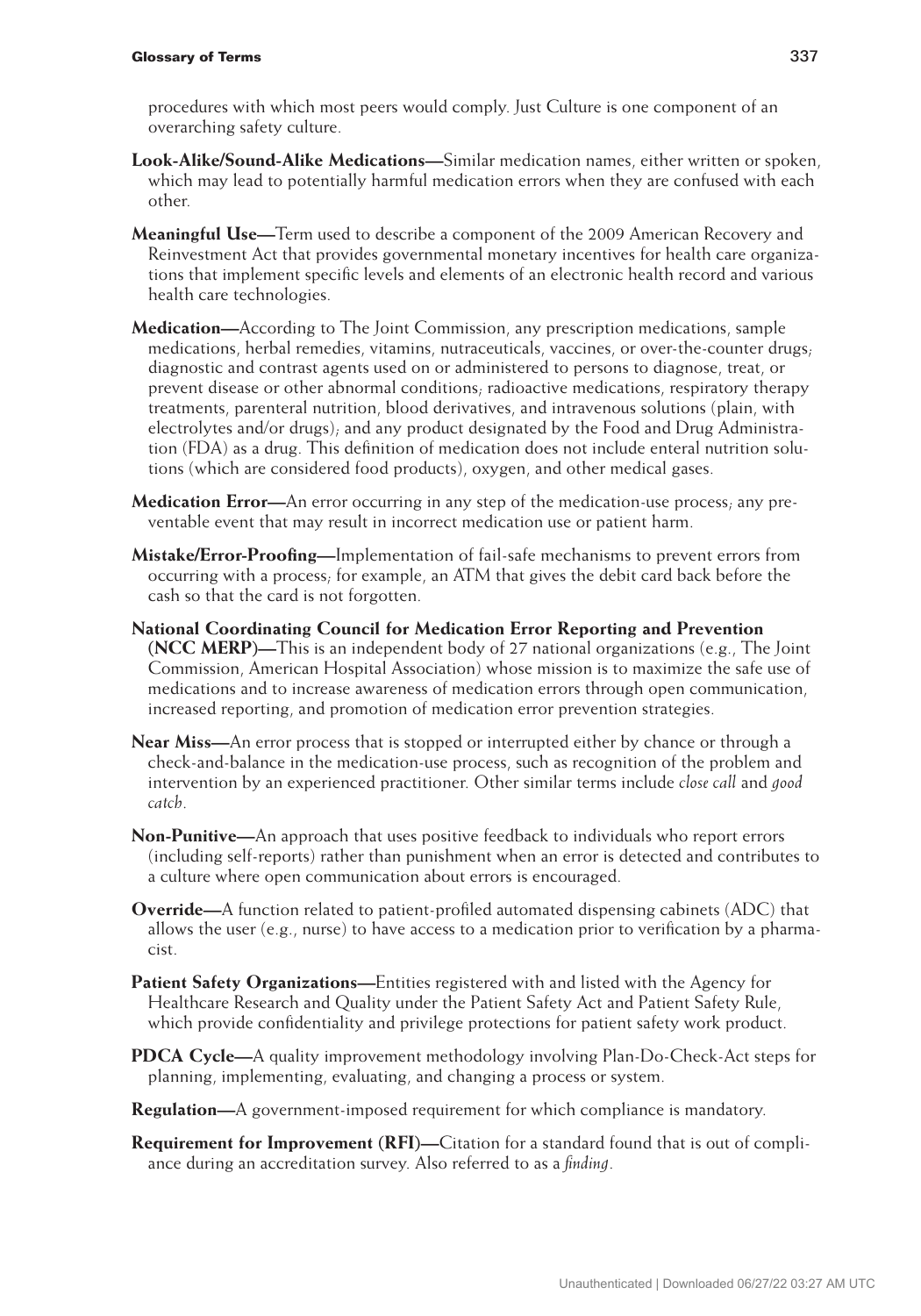- **Risk Mitigation Strategies—**Tactics utilized to avoid system failures and prevent errors. Risk mitigation strategies may be implemented in response to a recent event or utilized as a proactive strategy. Multiple risk mitigation strategies are often needed to fully address potential failure points. Examples include forcing functions, automation, double checks, and provider education.
- **Root Cause—**Any identified reason in the sequence of events that, if prevented, will stop a recurrence of the particular event. There must be a clear cause and effect such that if you eliminate the identified cause, future events will be prevented.
- **Root Cause Analysis (RCA)—**A systematic process utilized to determine the primary cause of system failures. The goal is to define the root causes and develop an action plan to prevent recurrence or mitigate a future event.
- **Safe Culture—**Shared values and beliefs of an organization that result in a common goal among frontline staff and leadership to consistently improve and maintain a safe environment for both its workforce and patients. In a safe culture, the organization is committed to continuous improvement and encourages reporting of potential or actual hazards in this effort.
- **Safety—**The degree to which the risk of an intervention (for example, use of a drug, or a procedure) and risk in the care environment are reduced for a patient and other persons, including health care practitioners. Safety risks may arise from the performance of tasks, from the structure of the physical environment, or from situations beyond the organization's control (such as weather).
- **Sentinel Event—**"An unexpected occurrence involving death or serious physical or psychological injury, or the risk thereof," as defined by The Joint Commission.
- **Simulation—**Imitation of the operation of a system or process, using a model that represents key characteristics of the selected system or process.
- **Slips and Lapses—**A human error whereby the action deviates from the intention. A *slip* is when an action is carried forth, but deviated from the intention. A *lapse* is when there was an intention of an action, but the action was forgotten.
- **Stakeholder—**A person, group, or organization that will be affected by or can themselves affect a process.
- **Standardize—**To remove variations and irregularities; to bring into conformity with another.
- **Standards—**A set of rules or principles established by consensus and approved by a recognized body that describes services, systems, or practices to meet a certain level of quality; in health care, to provide safe patient care in a secure environment.
- **Statistical Process Control Chart—**A statistical graph that helps to detect process variation over time and is a tool for monitoring the ongoing stability of a process, distinguishing variation due to causes common to the process versus special (potentially actionable) causes.
- **Super-User—**An individual, often an end-user, who has received additional training in use of a particular technology and functions as a resource for purposes of training or problemsolving/trouble-shooting.
- **Symmetry Bias—**The tendency to assign blame for an error in a manner that is proportional to the severity of the outcome (also called *Severity Bias*).
- **System—**A set of interacting, interrelated, or interdependent elements that work together in a particular environment to perform the functions required to achieve the system's aim.